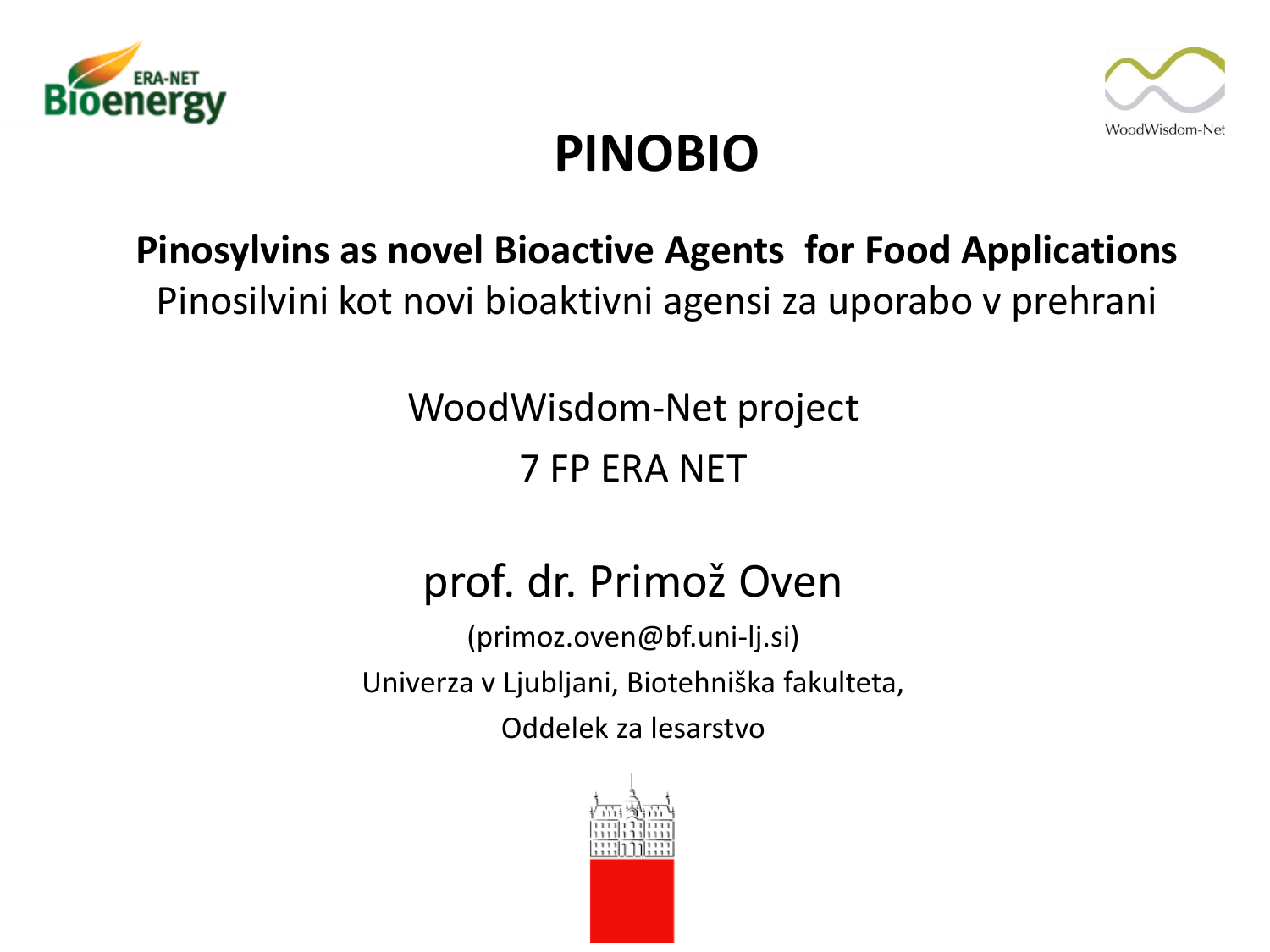# Ozadje projektne ideje

- Les sestavljajo makromolekule celičnih sten in spojine z majhno molekulsko maso, ki jih običajno imenujemo ekstraktivi
- Dragoceno skupino ekstraktivov predstavljajo fenolne spojine kot so npr. tanini, flavonoidi, lignani in **stilbeni**



- Resveratrol preprečuje kardoivaskularne bolezni, poveča občutljivost za inzulin, zmanjšuje nivo glukoze v krvi, deluje antimikrobno na nekatere bakterije in dermatofitske glive itd.
	- Pinosilvin spojina v lesu borov, ki izkazuje primerljive lastno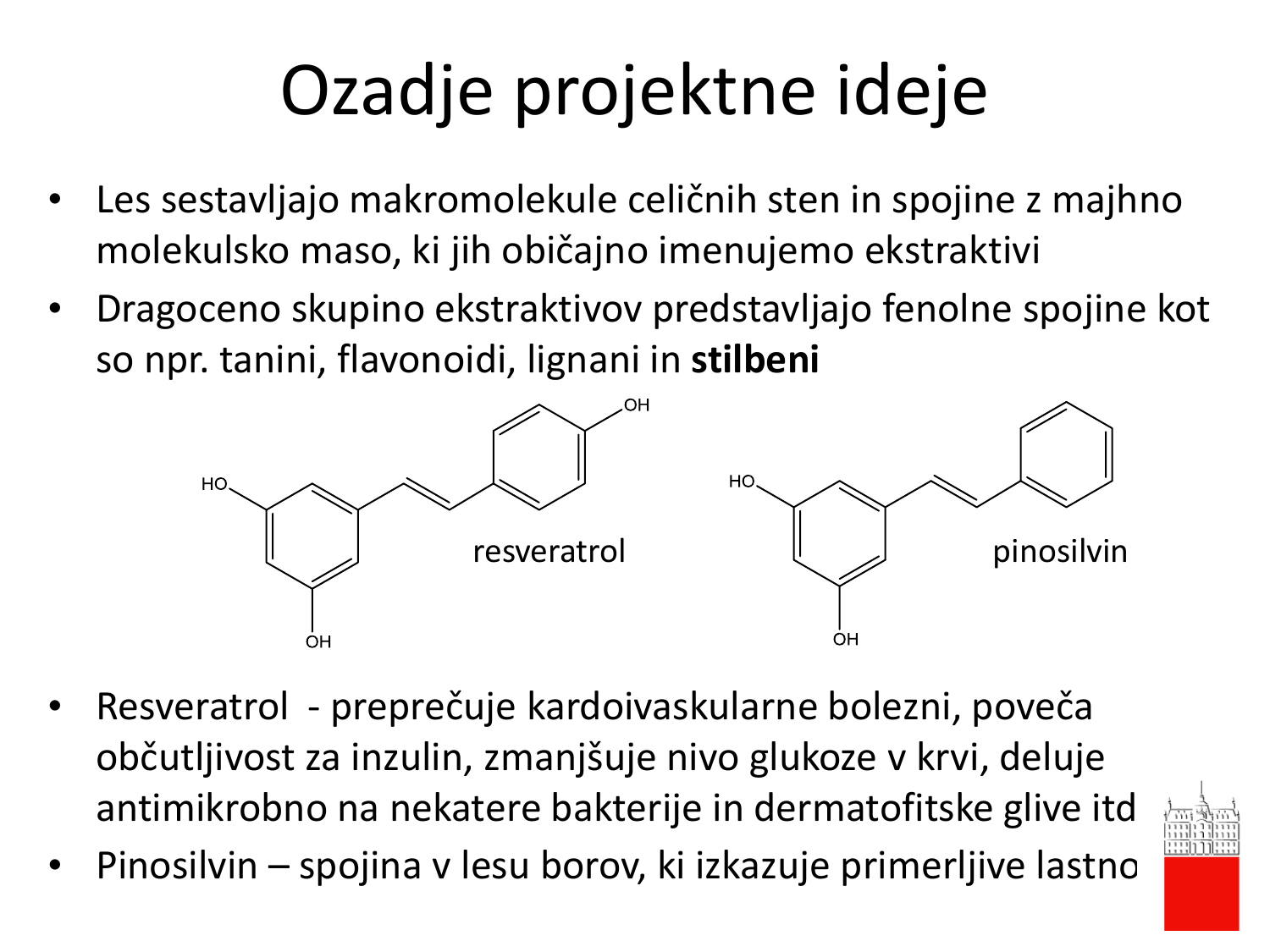# Namen in cilji projekta

Namen projekta je ovrednotiti in razviti uporabo pinosilvina kot bioaktivne, antimikrobne in/ali antidiabetične spojine za uporabo v različnih izdelkih prehranske industrije:

- Raziskati najboljše surovinske vire in načine za njegovo pridobivanje iz lesa borov
- Raziskati in ovrednotiti bioaktivnost pinosilvinov in njegovih derivatov (*Listeria*)
- Proučiti učinkovitost spojin *in vivo* in jih primerjeti z lastnostmi resveratrola
- Oceniti industrijski potenci[al pinosilvin](http://intranet.uni-lj.si/Logotip/LogotipUL_M.gif)ov za morebitni razvoj komercialnih proizvodov

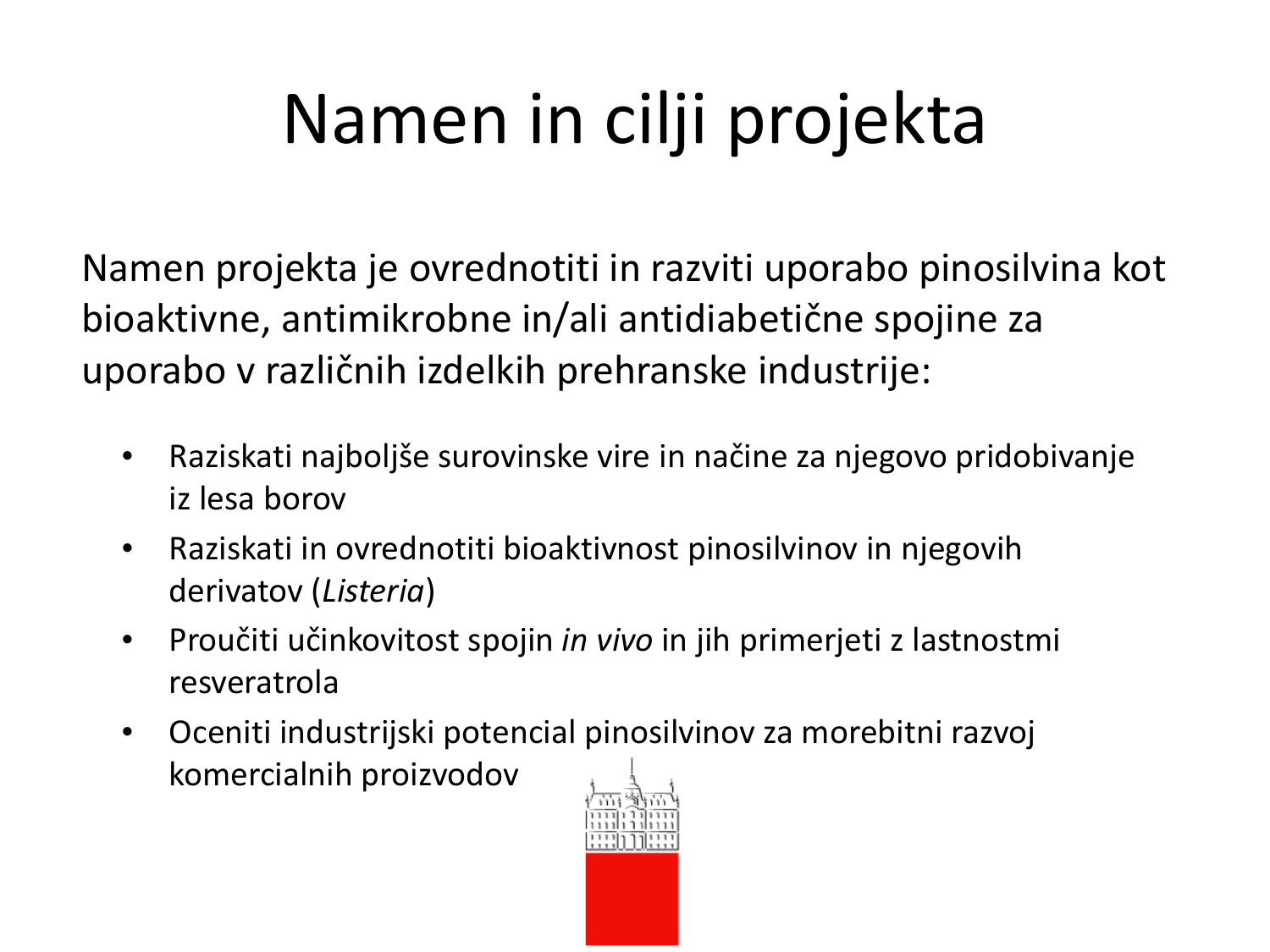## Koordinator in partnerji

- **Koordinator:** prof. dr. Atte von Wright, **University of Eastern Finland**, Finska
- **University of Vigo**, Španjia, prof. dr. Juan Carlos Parajo
- **Latvian State Institute of Wood Chemistry**, Latvija, prof. dr. Galina Telysheva
- **Univerza v Ljubljani**, Slovenija, prof. dr. Primož Oven, doc. dr. Ida Poljanšek, Viljem Vek, NN
- **Åbo University**, Finska, prof. dr. Stefan Willför

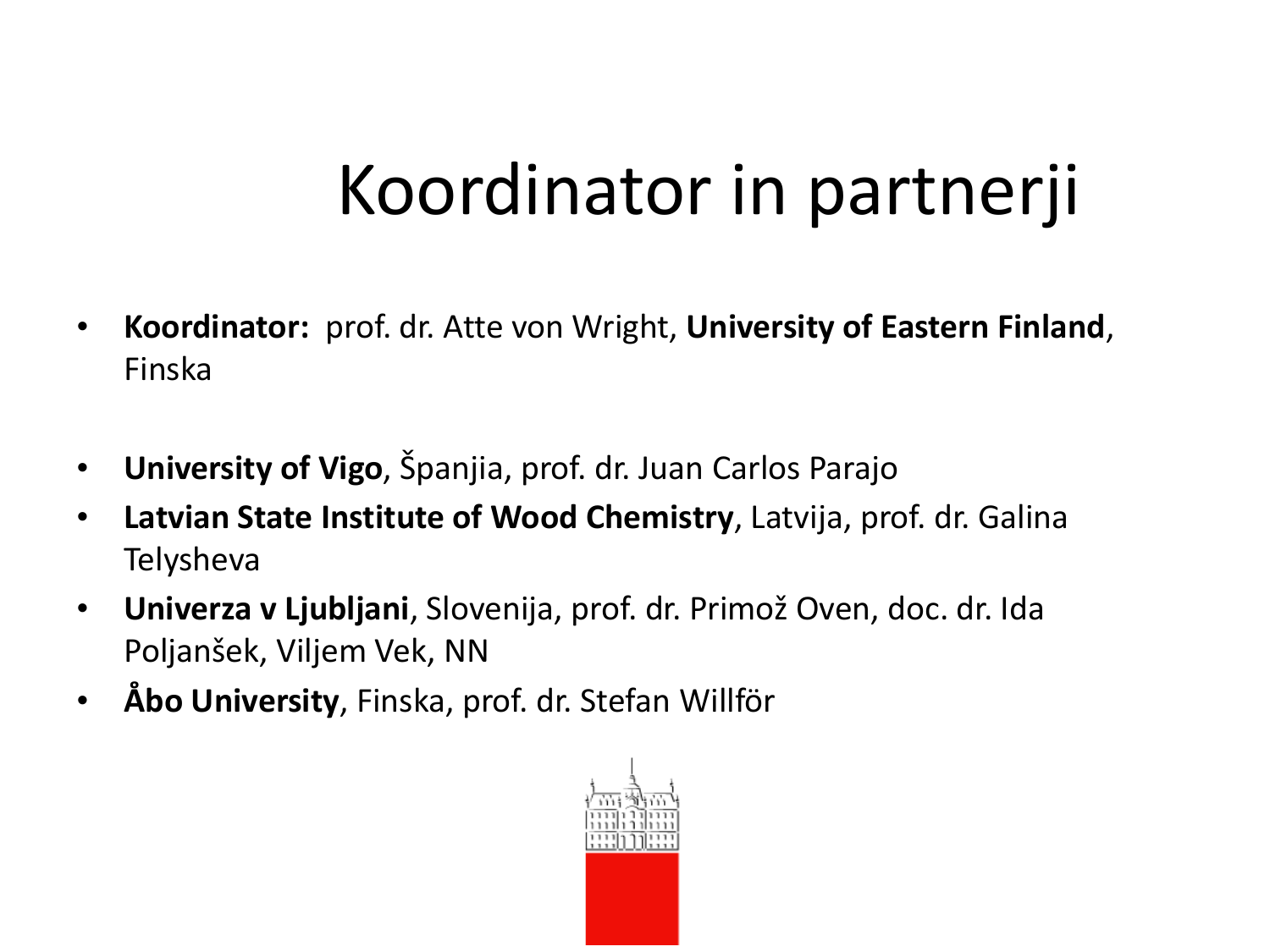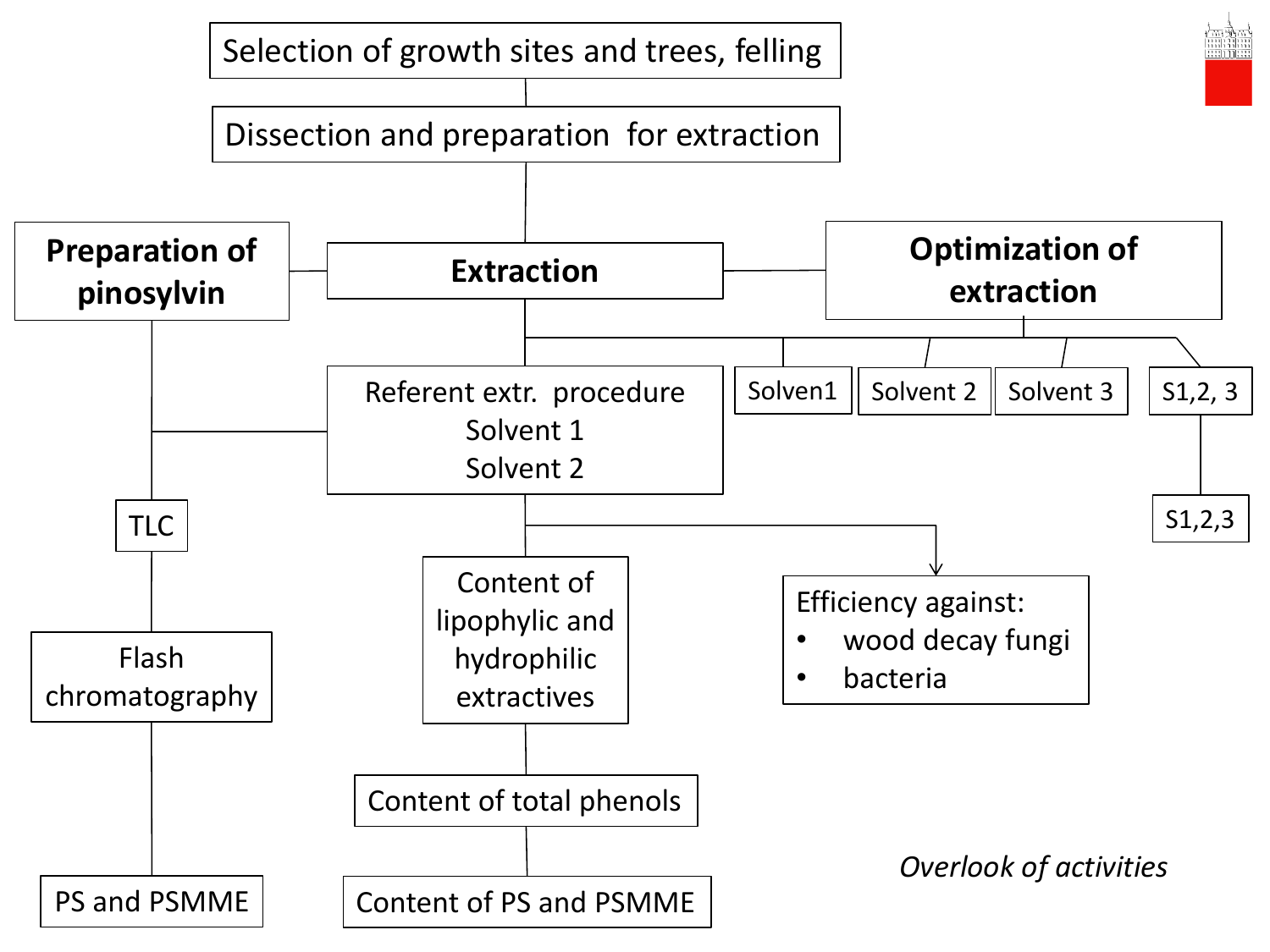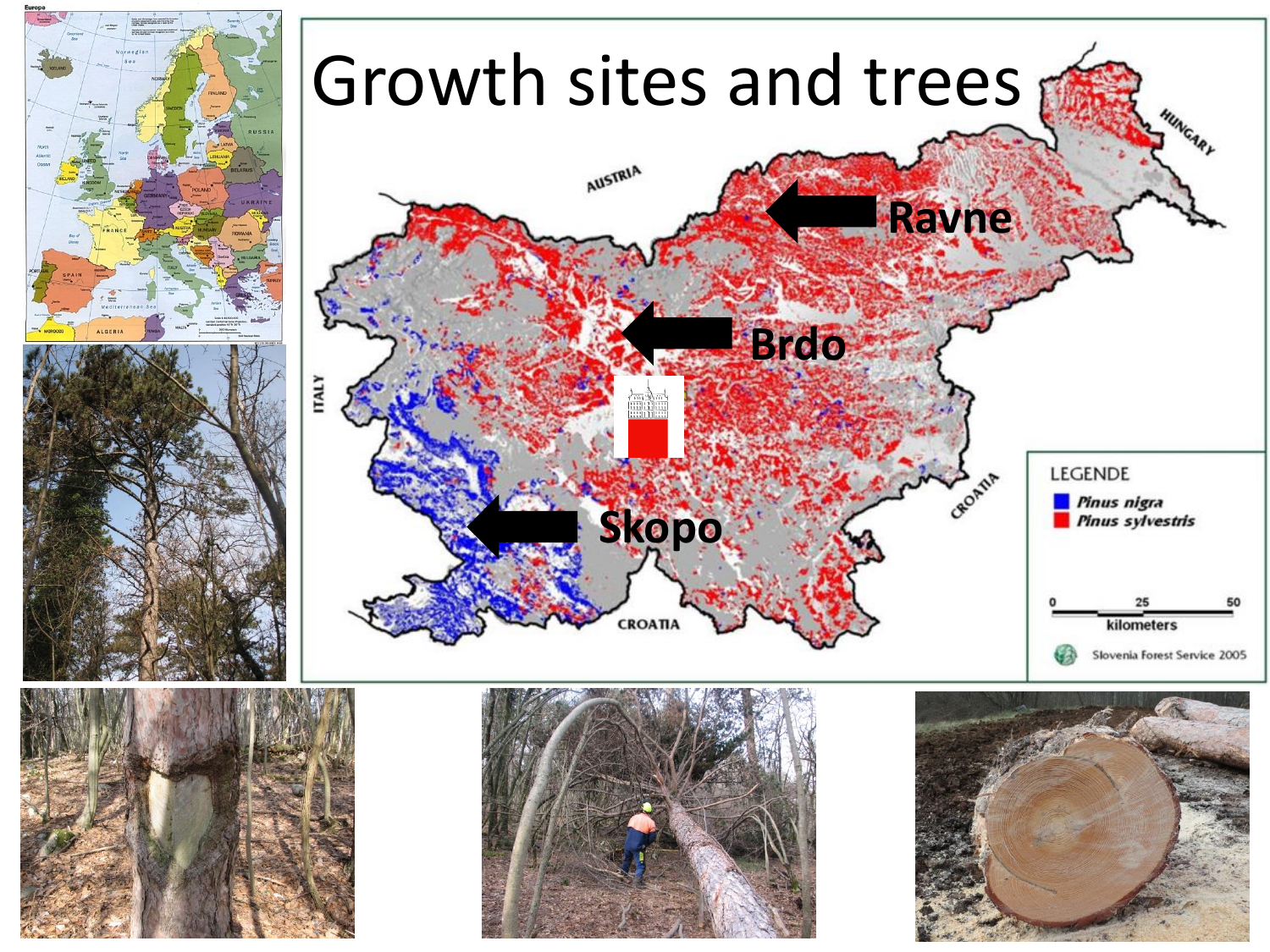## Summative results

- Living and dead knots, which are considered as waste material of wood industry contain highest concetrations of valuable compunds.
- PS is efficiently extracted with polar solvents.



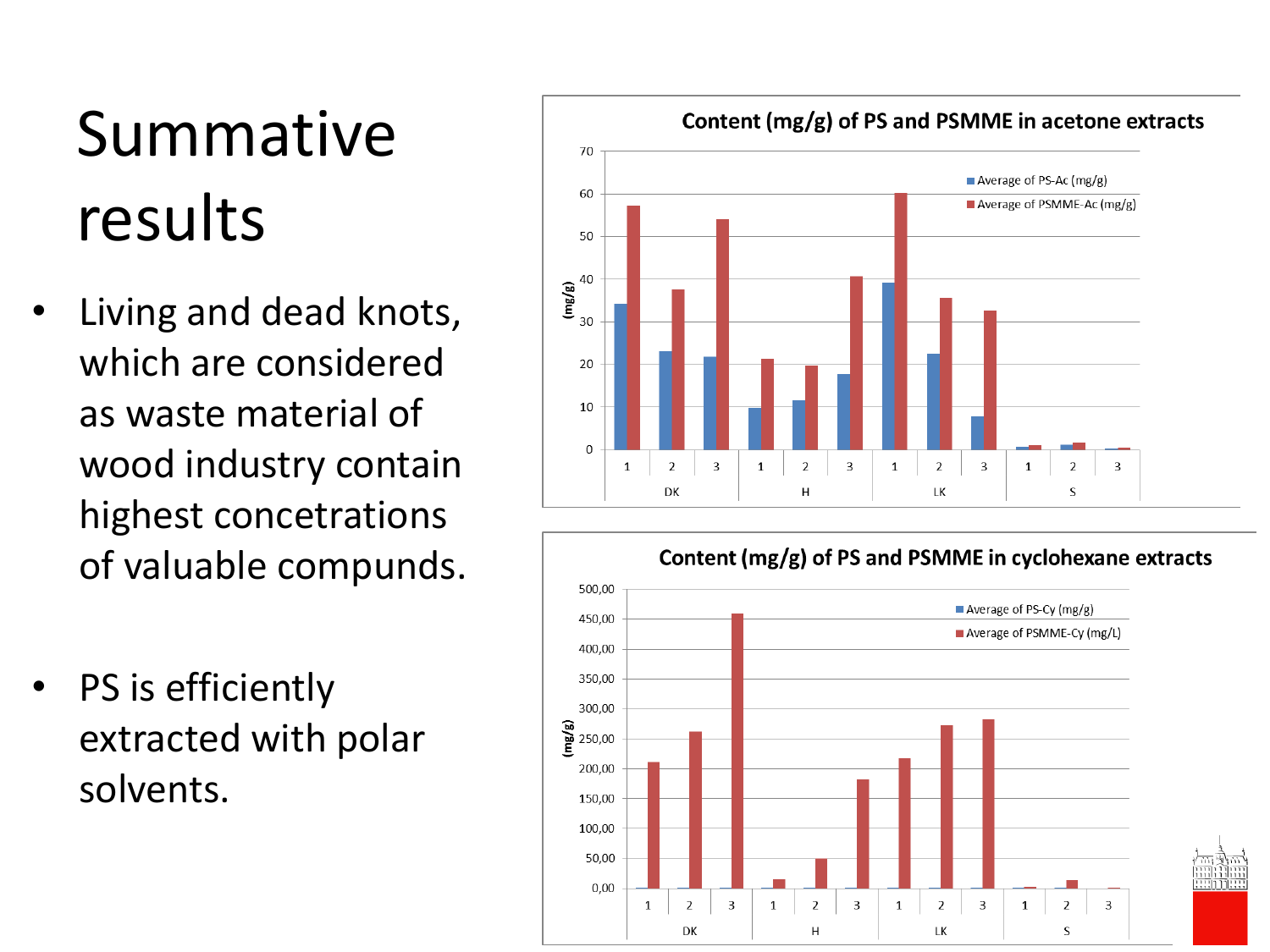## Dissemination

#### **Published work**

- FANG, Wenwen, HEMMING, Jarl, REUNANEN, Markku, EKLUND, Patrik, PINEIRO, Enma Conde, POLJANŠEK, Ida, OVEN, Primož, WILLFÖR, Stefan. Evaluation of selective extraction methods for recovery of polyphenols from pine. *Holzforschung*, ISSN 0018-3830. Tiskana izdaja, 2013, vol. 67, no. 8, str. 843-851
- VEK, Viljem, OVEN, Primož, POLJANŠEK, Ida, WILLFÖR, Stefan. Compartmentalization of wounds made by resin tapping in European black pine (Pinus nigra). V: *Abstracts*. Nanjing: Nanjing Forestry University, 2013,
- POLJANŠEK, Ida, VEK, Viljem, WILLFÖR, Stefan, OVEN, Primož. Content of pinosylvins in wood of scots pine from two sites in Slovenia. V: *Biorefinery analytics - outcomes from COST Action FP0901 : final meeting : September, 17-18, 2013, Åbo/Turku, Finland*. Åbo: Åbo Akademi University, 2013, str. 47-48.
- POLJANŠEK, Ida, OVEN, Primož, FANG, Wenwen, HEMMING, Jarl, WILLFÖR, Stefan. Extraction and isolation of pinosylvin from wood of conifers. V: *Round Robin follow-up and related methods : COST Action FP 0901 : March, 25, 2013, Tulln, Austria : program and book of abstracts*. Vienna: University of natural resources and life science, Department of chemistry, 2013, str. 7-8.

#### **Knowldge is directly used in study program** at Departmet of wood science and technology Of University of Ljubljana

#### **BSc and MSc thesis**

• JAKOFČIČ, David*. Vsebnost lipofilnih in hidrofilnih ekstraktivov v grčah rdečega bora : diplomsko delo visokošolski strokovni študij = Contents of liphophilic and hydrophilic extractives in knots of Scots pine [:](http://intranet.uni-lj.si/Logotip/LogotipUL_M.gif)  graduation thesis - higher professional studies*. Ljubljana: [D. Jakofčič], 2013.



• Two in preparation